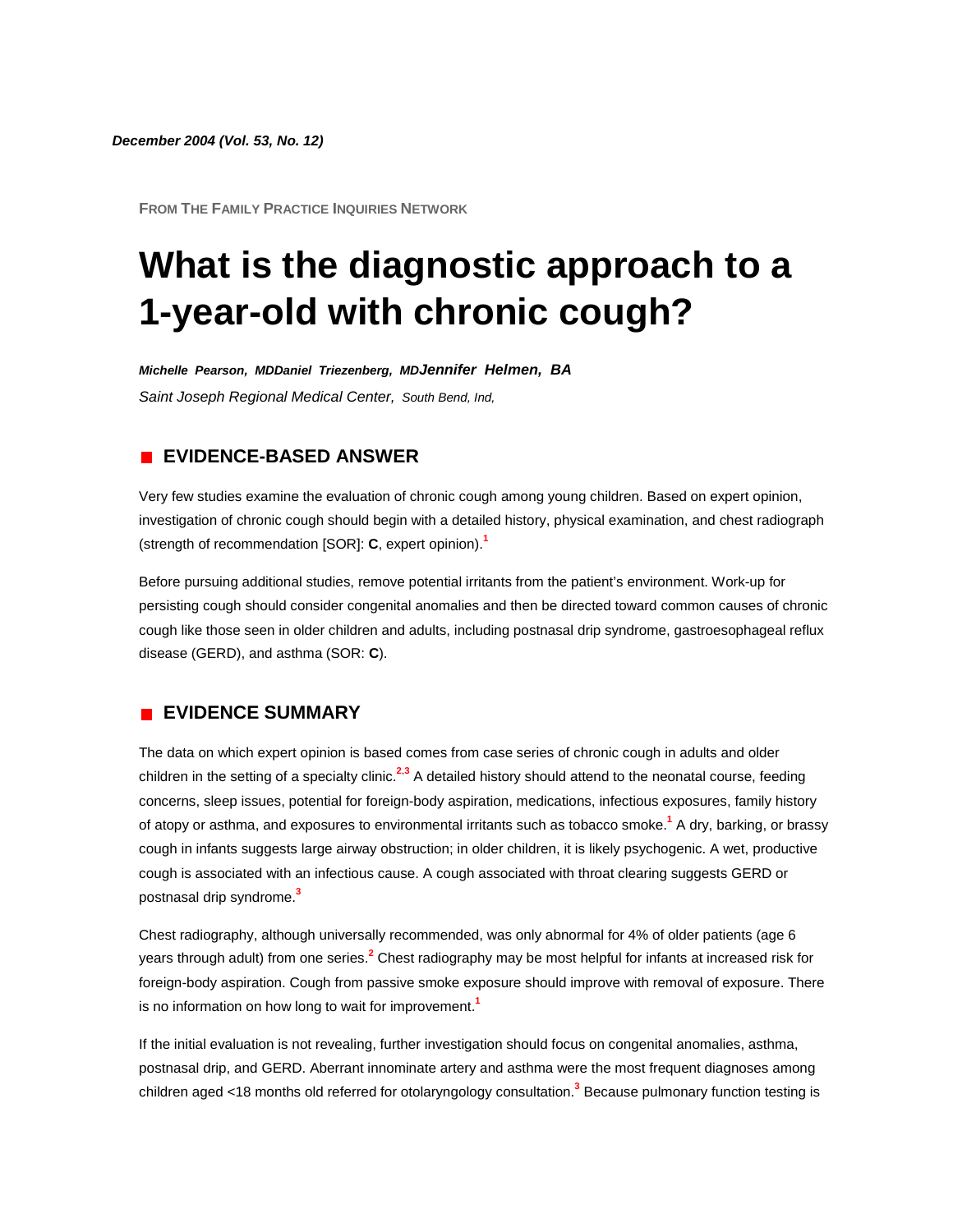not practical for infants, a trial of aggressive therapy in combination with a "cough diary" kept by the parents may be used to diagnose asthm[a.](http://www.jfponline.com/Pages.asp?AID=1834&issue=December_2004&UID=#bib1)**<sup>1</sup>** Sinus computed tomography films are not routinely recommended to evaluate for postnasal drip, as sinusitis among children does not correlate well with postnasal dri[p.](http://www.jfponline.com/Pages.asp?AID=1834&issue=December_2004&UID=#bib1)**<sup>1</sup>** GERD may present with chronic cough; however, there is insufficient evidence for a uniform approach to diagnosis of cough associated with reflu[x.](http://www.jfponline.com/Pages.asp?AID=1834&issue=December_2004&UID=#bib4)**<sup>4</sup>**

After evaluating infants for common causes of chronic cough (or if suggested by the history or physical), less common causes should be explored (**[Table](http://www.jfponline.com/Pages.asp?AID=1834&issue=December_2004&UID=#5312JFP_ClinicalInquiries4-tab1)**). Consider a sweat chloride test first, followed by tuberculin testing. More than one cause for chronic cough was found 23% of the time in adult[s.](http://www.jfponline.com/Pages.asp?AID=1834&issue=December_2004&UID=#bib2)**<sup>2</sup>** Multiple causes of cough may be less common among infants, though no data confirm this.

Though it includes a mixture of adults and older children, a case series from pulmonary specialists finds pulmonary function tests with methacholine challenge the most helpful tes[t.](http://www.jfponline.com/Pages.asp?AID=1834&issue=December_2004&UID=#bib2)**<sup>2</sup>** Case series from otolaryngology find endoscopy to be the most helpful, but it also includes a mix of older patient[s.](http://www.jfponline.com/Pages.asp?AID=1834&issue=December_2004&UID=#bib3)**<sup>3</sup>** Therefore, it seems likely that primary care physicians already appropriately refer patients to the correct specialists for evaluation. The optimal time to refer patients is unknown. We identified no reports from primary care settings. The question is an appropriate topic for primary care research.

| Category             | <b>Diagnoses</b>                                                                                                                                                            |
|----------------------|-----------------------------------------------------------------------------------------------------------------------------------------------------------------------------|
| Asthma               | Cough-variant asthma, hyperactive airways after infection                                                                                                                   |
| <b>Infectious</b>    | Chronic sinusitis, otitis media with effusion, chronic bronchitis, bronchiectasis,<br>chronic Waldever's ring infection, pertussis, parapertussis, adenovirus, tuberculosis |
|                      |                                                                                                                                                                             |
| Congenital           | Aberrant innominate artery, vascular rings, bronchogenic cyst, esophageal                                                                                                   |
| Narrowing            | duplication, subglottic stenosis, tracheomalacia, tracheal and bronchial stenosis                                                                                           |
| airway               | Gastroesophageal reflux, esophageal incoordination, tracheoesophageal fistula,                                                                                              |
| Aspiration           | cleft larynx, vocal cord paralysis, pharyngeal incoordination, achalasia,                                                                                                   |
| Other                | cricopharyngeal achalasia                                                                                                                                                   |
|                      | Tracheobronchial tree abnormalities, cystic fibrosis, immotile cilia syndrome,                                                                                              |
|                      | congenital heart disease, bronchopulmonary dysplasia                                                                                                                        |
| Psychogenic          | Psychogenic cough                                                                                                                                                           |
| <b>Traumatic</b>     | Foreign bodies of bronchus, trachea, larynx, nose, external auditory canal                                                                                                  |
| <b>Environmental</b> | Tobacco exposure, low humidity, overheating, allergens, industrial pollutants                                                                                               |
| <b>Otologic</b>      | Cerumen, foreign body, infection, neoplasm, hair                                                                                                                            |

# **Causes of chronic cough among children with normal chest radiograph**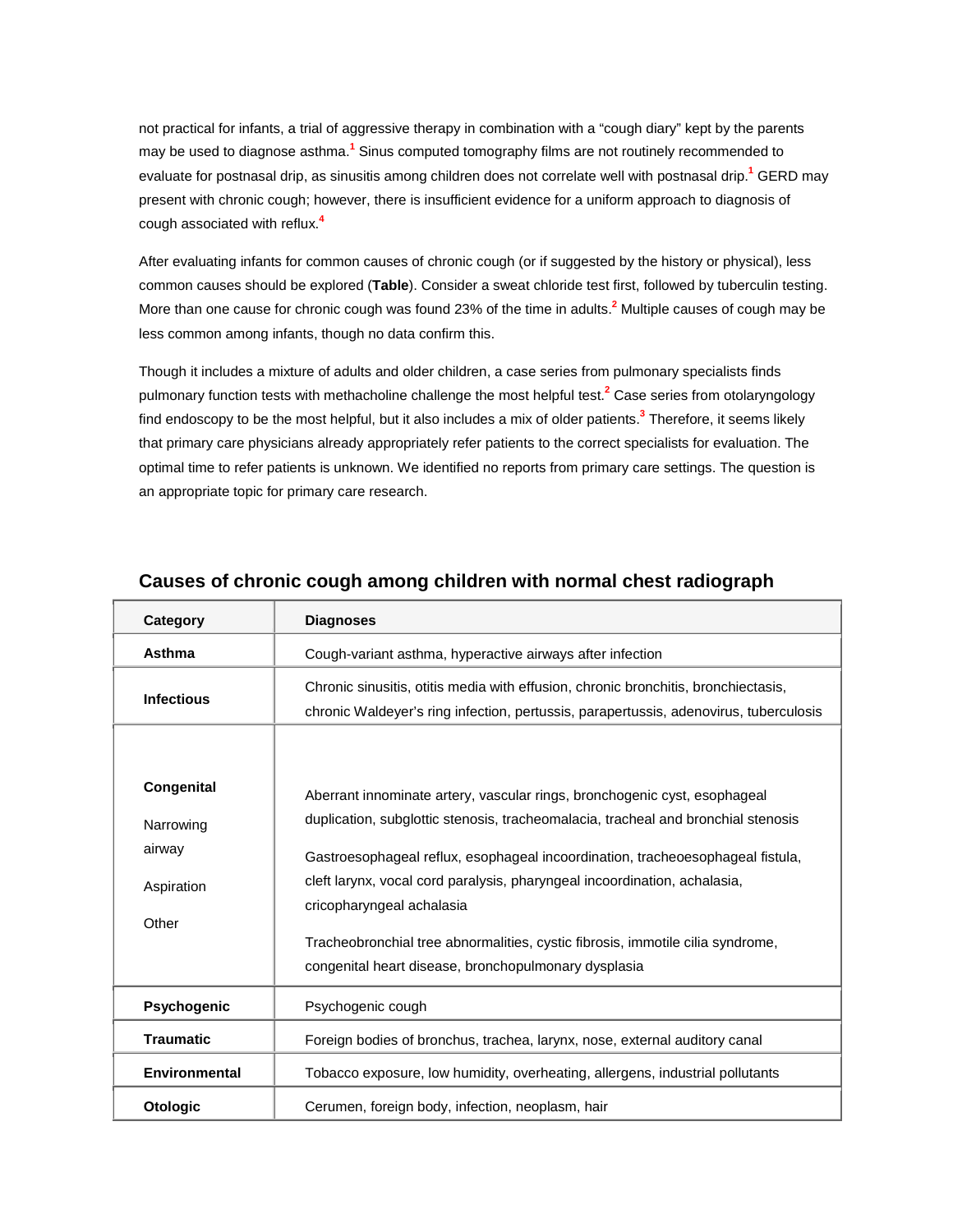| <b>Neoplastic</b>                         | Larynx: Subglottic hemangioma, papillomatosis Tracheobronchial tree:<br>Papillomatosis, bronchial adenoma Mediastinal tumor causing tracheobronchial<br>compression |
|-------------------------------------------|---------------------------------------------------------------------------------------------------------------------------------------------------------------------|
| Cardiovascular                            | Rheumatic fever, congestive heart failure, mitral stenosis                                                                                                          |
| Adapted from: Holinger 1986. <sup>3</sup> |                                                                                                                                                                     |

# **RECOMMENDATIONS FROM OTHERS**

A guideline from Finaldn suggests referral for investigations of asthma, allergy, and GERD. Infectious diseases, the presence of foreign bodies, and psychogenic causes should also be considere[d.](http://www.jfponline.com/Pages.asp?AID=1834&issue=December_2004&UID=#bib5)**<sup>5</sup>**

### **CLINICAL COMMENTARY**

# **Inquire about exposure to irritants, feeding habits, infection, family history of asthma**

*Phong Luu, MD*

*Baylor College of Medicine, Houston, Tex*

A comprehensive detailed history is the first important diagnostic step in the approach to a chronic cough in a 1-year old. The primary care provider should inquire about the infant's exposure to environmental irritants such as tobacco smoke, their feeding habits, possible foreign-body aspiration, infectious exposure, and the family history of asthma. Environmental pollution in areas such as where I practice (Houston, Texas) can be a significant factor in evaluating infant with chronic cough. A chest radiograph should be considered after a thorough physical examination.

After an initial evaluation, further investigation should focus on the common causes of chronic cough such as postnasal drip, asthma, and GERD. Because of the high frequency of postnasal drip, the patient can be empirically started on antihistamine/decongestion combination. The primary care provider may consider an empirical treatment for gastroesophageal reflux disease if suggested by the history and physical examination. If no improvement is seen after several weeks, the patient should be referred to the appropriate specialist for evaluation of asthma, congenital anomalies, or other less common cause of chronic cough.

### **REFERENCES**

1. Irwin RS, Boulet LP, Cloutier MM , et al. Managing cough as a defense mechanism and as a symptom. A consensus panel report of the American College of Chest Physicians. *Chest* 1998;114(2 Suppl):133S–181S.